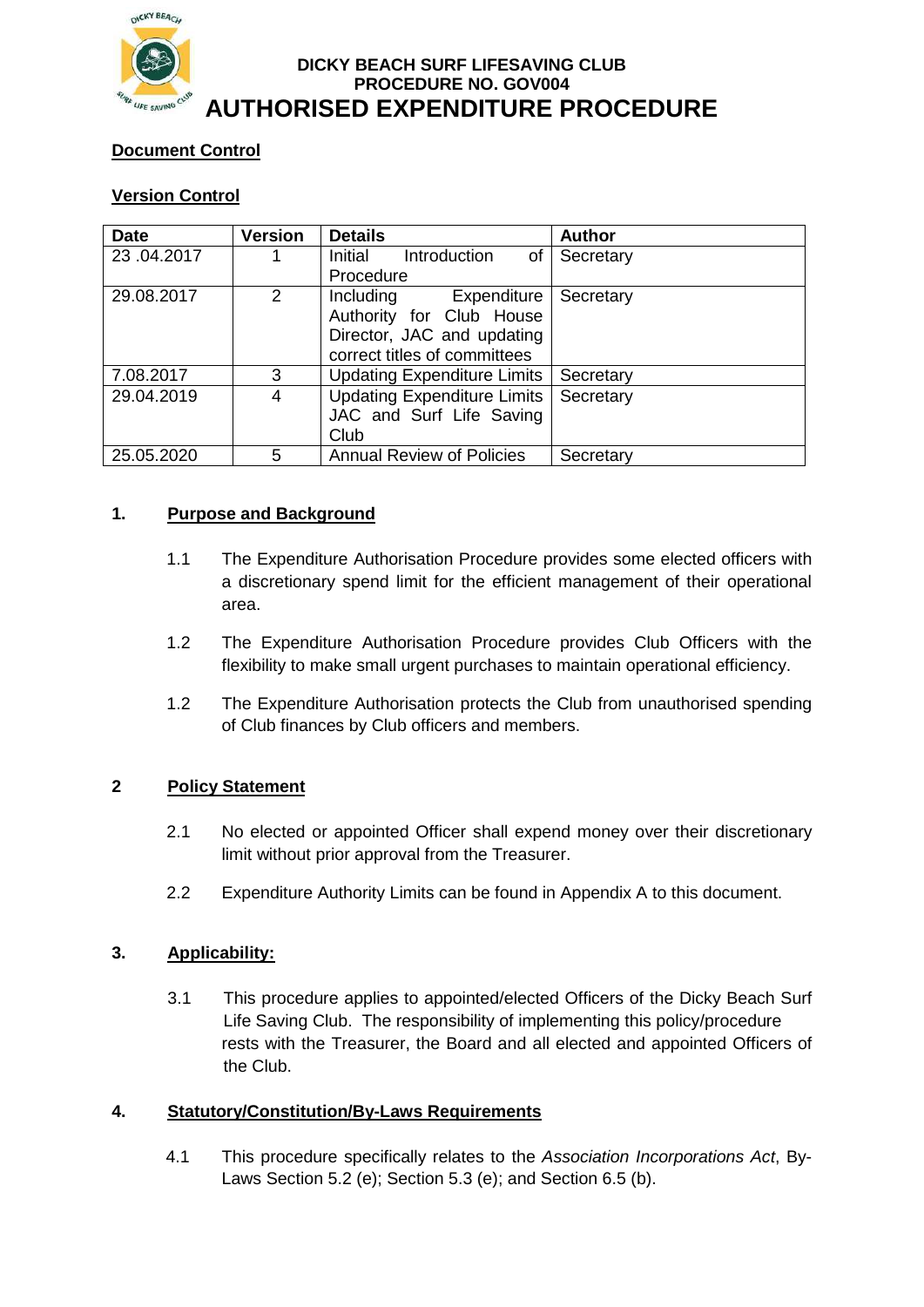

# **DICKY BEACH SURF LIFESAVING CLUB PROCEDURE NO. GOV004 AUTHORISED EXPENDITURE PROCEDURE**

#### **5. Procedures**

- 5.1 The need to expend club funds is identified by the approved Club Officer, and the amount is within the Officer's limit, the Officer may:
	- 5.1.1 Make the purchase using personal credit card or cash, collect the goods, and ensure a receipt is provided for the purchase;
	- 5.1.2 Lodge the receipt with the Club's Administrator;
	- 5.1.3 The Club's Administrator is to ensure a payment is made as soon as practical after the submission of the claim.
	- 5.1.4 Alternately, the approved Club Officer is to notify the Club Administrator of the required purchase and provide a quote or details of the item/s to be purchased, this includes:
		- i. Name and address of the supplier;
		- ii. Item details;
		- iii. Item cost;
		- iv. Delivery point;
		- vi. Supplier contact
	- 5.1.5 The Club Administrator will raise a purchase order on the supplier/service provider.
	- 5.1.6 Item/s will be delivered to the club or collected as per the purchase order.
	- 5.1.7 The Club Administrator will notify the Club Officer when the item/s is delivered.
	- 5.1.8 No ordinary Club Member is authorised to expend funds on behalf of the Club.
	- 5.1.9 No elected Officer whose position is not on the Expenditure Authorisation Limit list is authorised to expend funds on behalf of the Club under any circumstance.

#### **Authority**

John Scott President